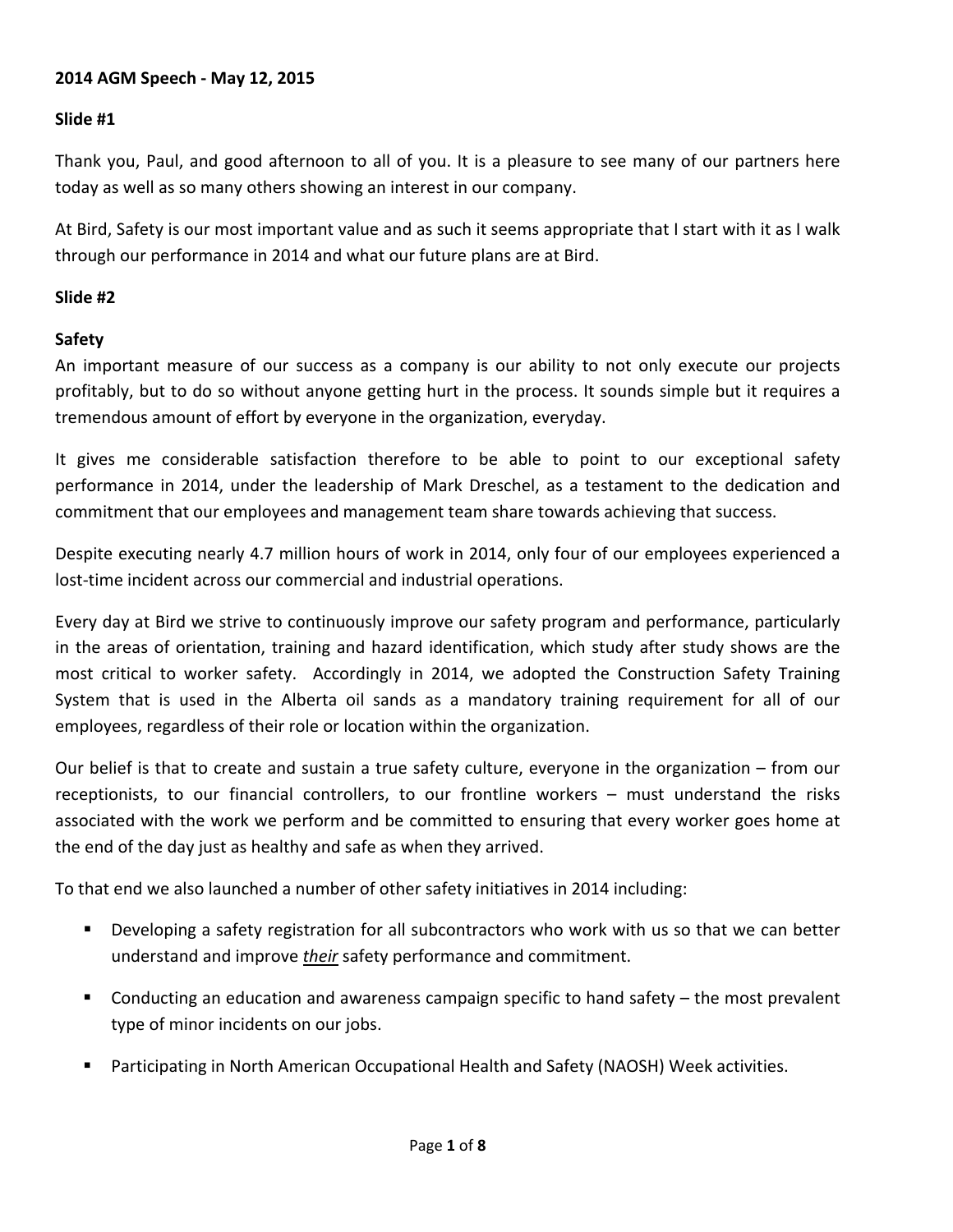Ensuring that we receive and maintain top marks on our Certificate of Recognition (or "COR") audits in all jurisdictions across the country.

When I look at these efforts we have undertaken and the success we have enjoyed, it's not surprising to me that our strong safety program and performance is recognized across the industry and that, once again in 2014, across the company we have received a number of safety awards from both clients and industry associations.

Whether it's a client like Suncor or Cenovus in Fort McMurray or the Construction Safety Association in Nova Scotia, across the country there is a recognition and appreciation for our commitment to what at Bird we like to call *Safe Production*.

Our safety manager in Halifax, Dan Brown, was personally recognized by the Nova Scotia Construction Safety Association and was awarded the safety partner award for his exceptional contribution to health and safety in the workplace.

As shown in the attached slide, our teams at Suncor Fort Hills and Imperial Oil's Kearl Expansion Phase 2, both projects in northern Alberta, received awards to recognize their superior safety performance in the execution of our projects. The larger group photo shows the Suncor Fort Hills team awarded with the 90‐day recognition for the Safety Leadership Award milestone and inset photo shows the Kearl Expansion Phase 2 award for outstanding safety leadership in achieving mechanical completion in Q4 2014.

Every day we execute complex projects to exacting quality standards, on time and on budget. We do it well, and importantly, we do it safety.

Our performance in 2014 was an excellent example of *Safe Production*.

### **Slide #3**

# **People**

Our people are at the core of the success of the organization. To that end, we support their goals to develop and expand their skills and knowledge. In 2014, Bird grew stronger with 33 promotions across the company, expanding our organization's leadership. As we continue to grow the organization to execute some of country's most challenging projects, I'd like to take a moment to highlight some of achievements by our employees during the past year:

 Last year we celebrated two inductees into our 25 Year Club, Ian Reid, District Manager for our Calgary operations, and John Davidson, site superintendent in our Vancouver district. Our 25 Year Club is a demonstration of the long tenure and commitment of our employees. This year, we have already inducted our 180<sup>th</sup> member, Ben Chae, Toronto site superintendent, and we still have five more celebration dinners to go — bringing our 25 Year Club total members to 185 by the end of 2015. Remarkably, we also have another employee, Lynn Hanna in our Edmonton office, joining our 50 Year Club this year, bringing the total of that club to three members.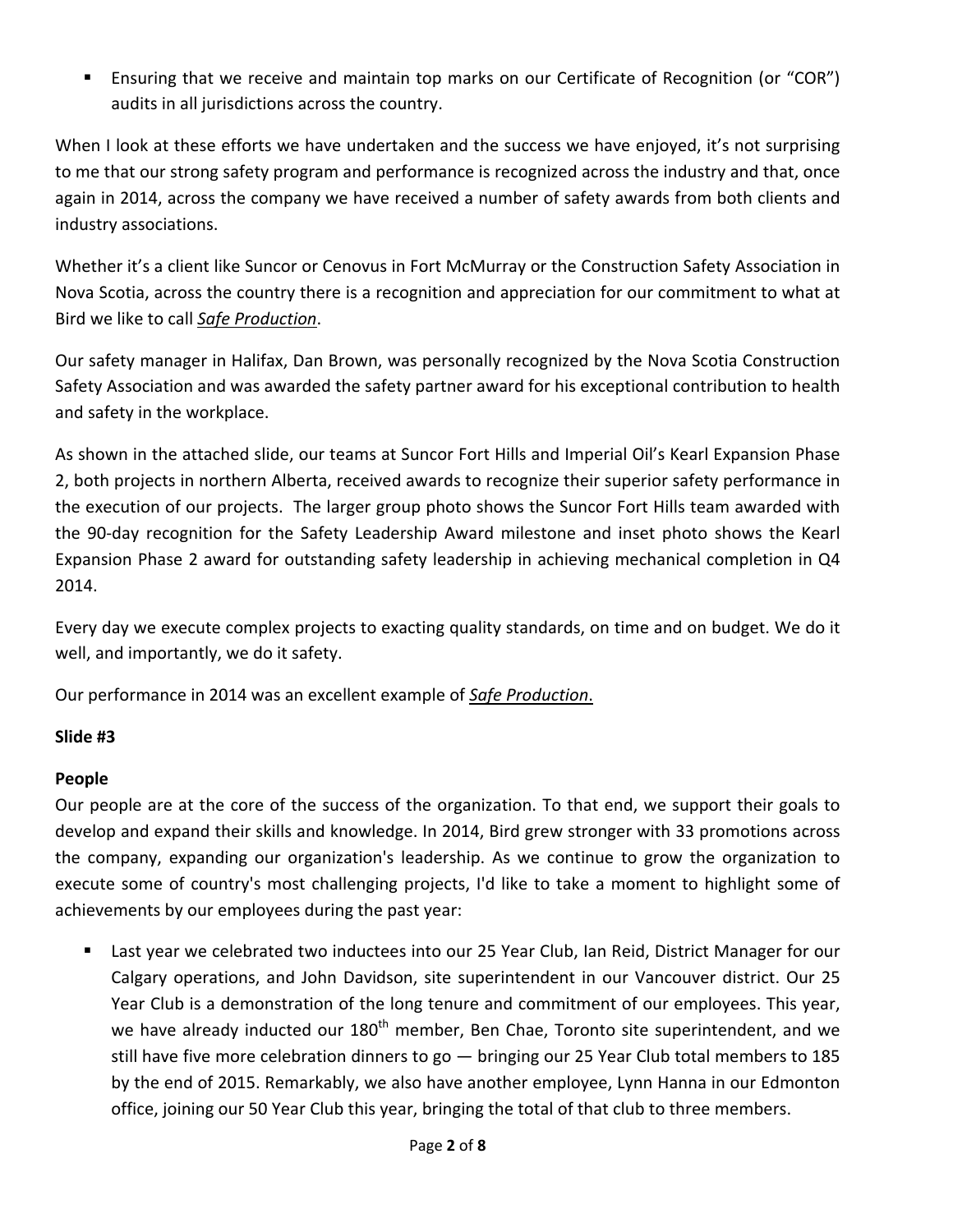#### **Slide #4**

- With almost 100 graduates, our flagship training program, the Bird Leadership Academy, commenced its fourth class in 2014 comprised of 25 leaders from across the company. The challenging program includes four sessions spanned over 12 days. We are proud of our graduates as they have returned to their districts applying and sharing their experiences with fellow coworkers.
- In 2014, we also rolled out our new learning initiative, the Bird Site Management Program, designed to provide a high‐level educational experience and learning opportunity for our employees whose primary role is the management of our projects from site. Our inaugural class will begin in September 2015. With two high‐level educational programs, we will be conducting these in alternate years with the Bird Leadership Academy returning in 2016.
- We are incredibly proud of all of our employees and their contributions to the company, as well as the industry. Jessica Lloyd, a project coordinator in our Winnipeg office, was selected in 2014 as the Inaugural Chair for the Winnipeg Construction Association's Women in Construction Group. She is an amazing role model for all women looking to join the industry and we stand behind her 100% as she encourages women to pursue their goals in construction, supporting the demand for new employees in the industry.

#### **Slide #5**

We have also had a transition at the President and CEO role at Bird with the retirement of Tim Talbott at December 31<sup>st</sup> of last year. I would like to personally acknowledge the contributions of Tim and thank him for his dedication, knowledge and leadership, which has guided the Company through a period of tremendous growth and success. Unfortunately, Tim could not join us in person today but I know he is thinking of us as he travels the world with his wife Michelle. I look forward to leading this great organization along with my executive team, some of whom you were introduced to earlier, as we strive for continued success of the Company.

#### **Slide #6**

This year marks the 95<sup>th</sup> year of service for Bird Construction. Through the highs and lows of demand in the construction industry in Canada, we have persevered. In the past 95 years, the company has grown to over 1,500 employees and has extended its market and geographical reach. As a true national general contractor, we have 12 district offices coast-to-coast and every year we are committing ourselves to pursuing and constructing challenging projects. As 2015 marks our 95th year in business, we look forward to remaining a leader in the construction industry and continuing on our success for many years to come.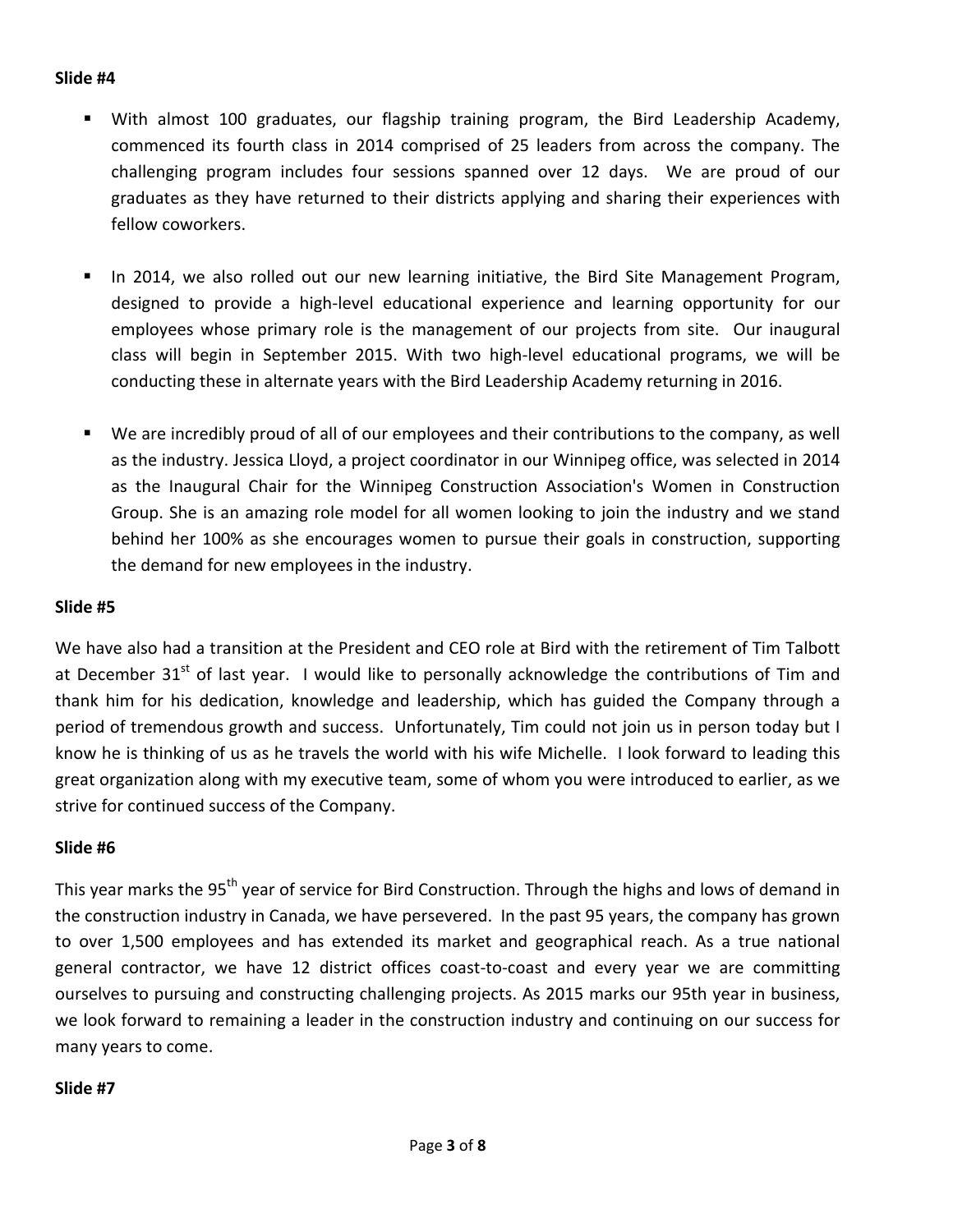# **Projects**

Our current 5‐year strategic plan, SP3 ‐ for Safety, People, Projects & Profits ‐ was developed in 2012 and continues to be the road map for the continued execution of the organization's strategy and the guide for our operations. Whether our projects are in the field or those developed and executed internally to support our overall strategic initiatives, the success is driven by the commitment and skill of our employees. A few examples of our continued drive to get better:

- Our ongoing investment in IT with the continued implementation of the Viewpoint Construction Software program across every facet of the organization from financial, project management, and most recently human resource management.
- Since the inception of SP3, we have invested in building our in-house expertise in risk management, marketing and finance to better support our operating districts and serve our clients.
- We continue to support the growth of our operation in St John's, Newfoundland, started in 2013; similarly, we continue to look for opportunities to more fully integrate and capitalize on combined service offerings between our traditional Bird operations and our Nason and HJ O'Connell subsidiaries
- The growth of Bird Capital to invest in PPP/alternative finance project opportunities as a further means to support our construction program

In terms of actual projects in the field, here are a few highlights from our various operating districts:

#### **Slide #8**

- $\blacksquare$  ST. IOHN'S:
	- $\circ$  Nanuk Community Centre this is a project for the Government of Newfoundland & Labrador in Hopedale, an Inuit community in the north of Labrador. This is a new facility that will provide various functions and recreational programs to support to the community. This project is just one example of our strategy to work in more remote areas of Canada.

- HALIFAX:
	- o Dalhousie University Collaborative Health Building this 5 storey 104,000 sf institutional building is comprised of classrooms, offices, clinics, boardrooms and study spaces. This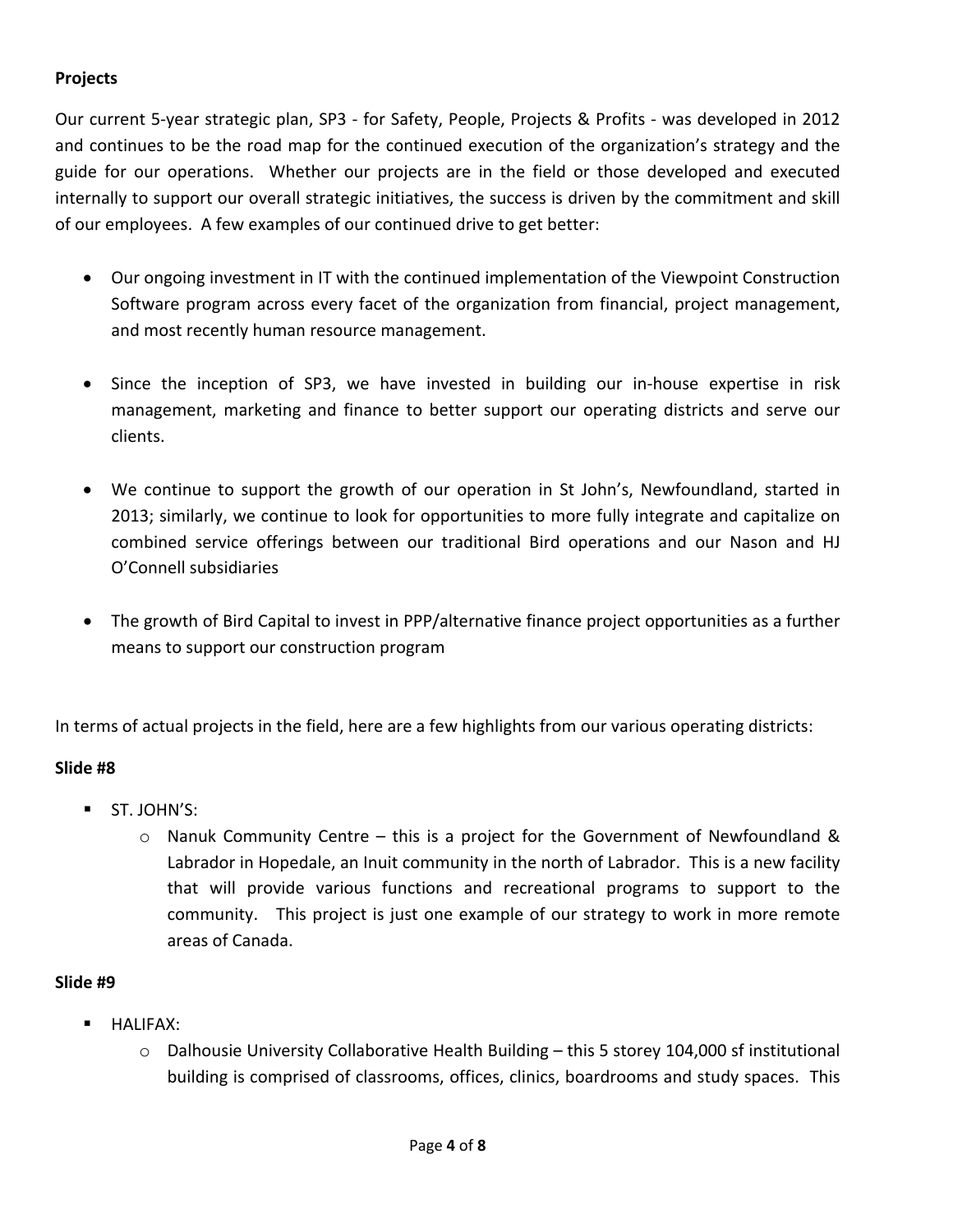is one of several projects we have completed or are in the process of completing for Dalhousie University, one of our many institutional clients across the country.

### **Slide #10**

- **SAINT JOHN:** 
	- o Restigouche Health Centre This Private Public Partnership project in Campbellton, New Brunswick was recently completed and turned over to the Province and the Vitalite Health Network. Completed in a joint venture partnership with SNC Lavalin, this facility will provide better care for New Brunswickers with mental illnesses and will increase focus on recovery, rehabilitation and community‐based support

### **Slide #11**

- **HJ O'CONNELL:** 
	- o Soldiers Pond Earthworks HJ O'Connell, our heavy civil subsidiary operating in Quebec, Newfoundland & Labrador, was awarded the contract to carry out site grading and associated work for a new substation at Soldier's Pond, a location just east of St. John's, as part of the Lower Churchill Muskrat Falls hydroelectric project. The Soldier's Pond project was complete in late 2014 and HJ O'Connell continues to secure additional contracts for work related to the Muskrat Falls mega project.

### **Slide #12**

- TORONTO:
	- $\circ$  Thunder Bay Consolidated Courthouse This Public Private Partnership project was completed in 2014 for Infrastructure Ontario and the Ministry of the Attorney General of Ontario. Housing 23 separate user groups, Bird and its team have consolidated the region's superior court and provincial court into one courthouse. Targeting LEED<sup>®</sup> Silver certification, the new building consists of 15 courtrooms, underground parking for judiciary and senior staff, a sally port to receive in‐custody accused, segregated holdings cells and a space for regional and provincial police personnel. A unique feature of the facility is Ontario's first Aboriginal Conference/Settlement Room. The circular design of the millwork surrounds a stone hearth that is used for smudging ceremonies before the start of proceedings.

- WININPEG:
	- o Seven Oaks Arena ‐ is a new twin pad NHL‐sized ice hockey arena equipped with a raised 350‐seat spectator concourse in each arena, equipment storage areas, change rooms and a club room suite. The facility, completed for the City of Winnipeg, also includes a food court, administrative area and community amenities including an outdoor skate change area, meeting rooms, a walking track and a multi‐purpose room. Seeking Green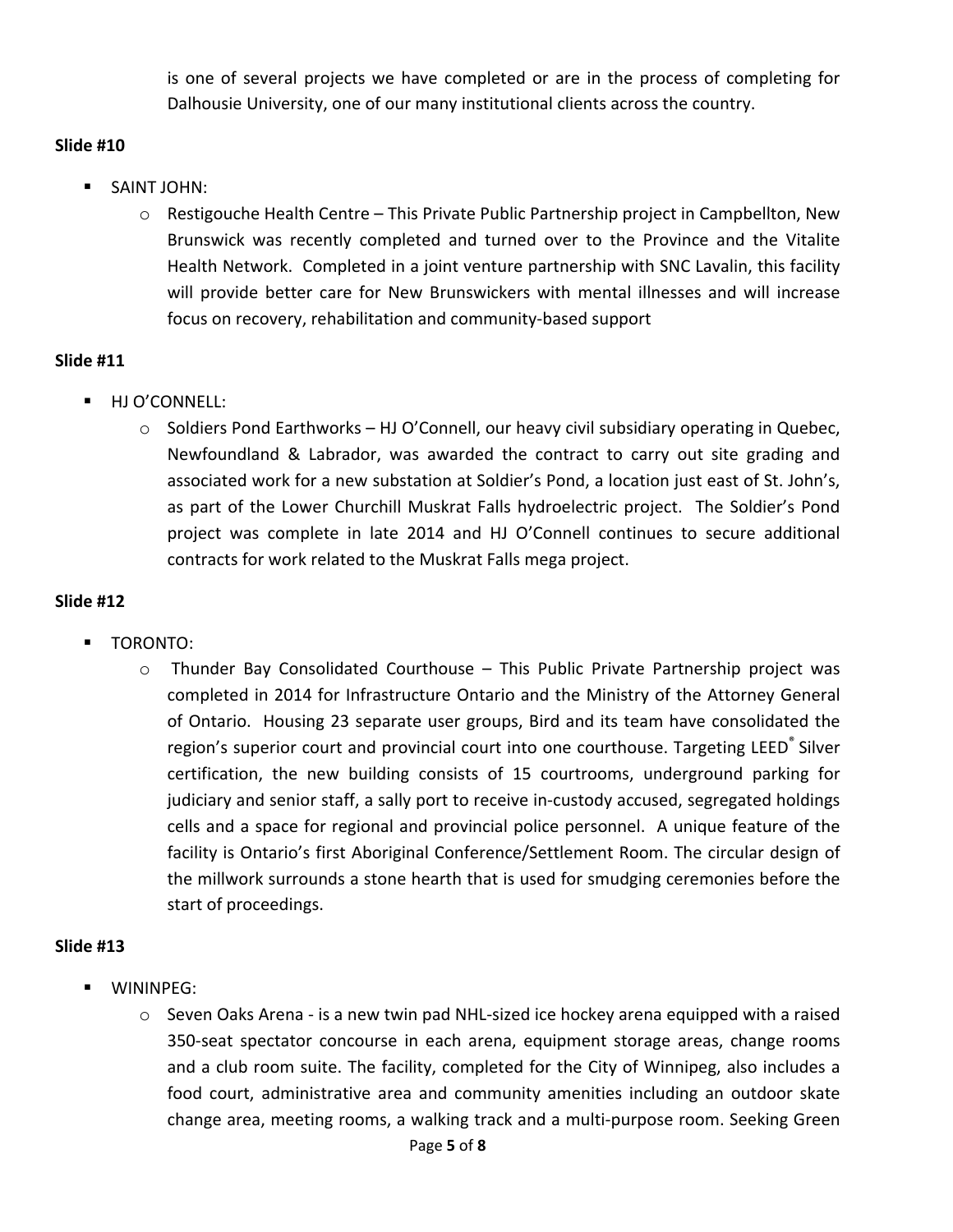Globes certification, the facility uses strategies such as reclaiming heat from the ice plant and returning it into the building as needed, as well as in‐floor heating lines. Throughout construction, Bird diverted over 79% of construction waste from landfills with more than 55 tons recycled.

#### **Slide #14**

- **CALGARY:** 
	- o Wing Kei Greenview Senior Living Centre ‐ Wing Kei Greenview is a 95‐bed senior supportive living centre featuring a three‐storey greenhouse mezzanine and chapel. Over 10 years ago, Bird completed the first Wing Kei Care Centre, a five‐storey 123‐bed nursing home.

### **Slide #15**

- **EDMONTON:** 
	- $\circ$  Suncor Fort Hills Civil Works Fort Hills is the largest open pit mine currently under construction in Alberta. Bird is completing the piling, foundations, earthworks, underground piping and electrical systems for the ore preparation plant (OPP) and the extraction and tailings plant (E&T). At the OPP site, Bird performed the largest mass pour at Fort Hills to‐date, placing 3,670 m3 of concrete for the surge bin over 16 hours. This pour involved over 80 people and 367 truck loads from four concrete batch plants.

### **Slide #16**

- NASON:
	- o Martins Point E‐House ‐ Nason Contracting, our subsidiary based in St Albert, Alberta, has completed the fabrication of a pre-assembled skid-mounted electrical building or ehouse, delivered to Cenovus Energy's Christina Lake project site near Lac La Biche, Alberta. Nason was awarded the contract by leveraging its ability to self-perform all major components with its in‐house trade capabilities. The team manufactured the e‐ house by completing all of the structural steel, cladding, electrical and mechanical systems with its full-service assembly yard and fabrication shop. Modularization and prefabrication for industrial clients is a focus of Nason, leveraging the relationships in the energy sector that our Edmonton office has fostered since 1977.

- VANCOUVER:
	- $\circ$  UBC Student Union Building Our Vancouver office executed this construction management contract for the University of British Columbia, the latest in several projects completed for this repeat client. The AMS Student Nest, as the new student union building has been named, is a five-storey, mixed-use building located at the heart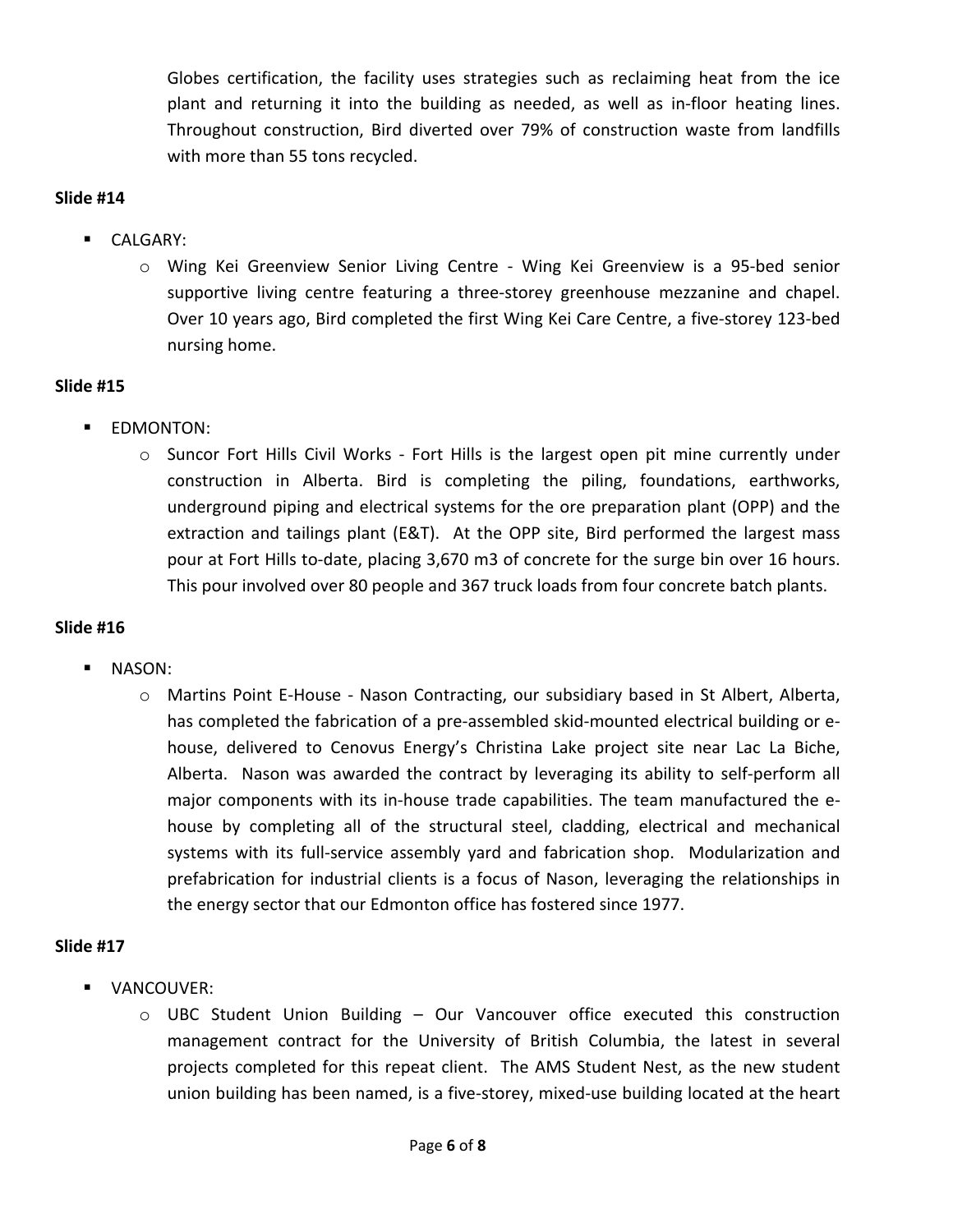of the campus. Targeting LEED Platinum, the building features a unique sawtooth roof of glulam trusses and cross‐laminated timber panels.

# **Slide #18**

# **Profits**

Finally, we'll take a look at our financial performance for 2014 compared to 2013.

- As an organization, we executed \$1.365 billion in Revenue in 2014, a slight increase over 2013 (3%)
- Our net income for the year was \$36.2M, a significant improvement over 2013 primarily driven by our large industrial work program, which historically has higher margins; of note is the fact that our 2013 results were adversely impacted by a \$20.5M project loss.
- Our working capital was \$104M, a decline from the \$120M at the end of 2013. The reduction in the amount of working capital in 2014 is primarily a result of the use of cash to repay long‐term debt combined with an increase in income taxes payable all of which exceeded the extent to which net income covered the dividends declared.
	- ‐ In terms of Backlog, during th**e** year, the Company secured \$1.25 billion in new construction contracts (including change orders to existing contracts) and put in place \$1.36 billion of work resulting in Backlog at December 31, 2014 of \$1.15 billion. The amount of backlog is a slight decline from the \$1.27 billion recorded in the same time period in 2013 but as the Company pursues larger, more complex work our backlog tends to be much 'lumpier' than it has been historically.
- New awards
	- ‐ Subsequent to the year‐end, the Company as part of a consortium achieved financial close on the East Rail Maintenance Facility located in Whitby, Ontario. The Company will be the managing partner of the construction joint venture to design and build the 500,000 sf building and also have a minority equity interest in the concession.
	- In addition, our Vancouver office was awarded a fixed price contract to construct the Hamilton Transit Centre in Richmond, British Columbia, which consists of a new bus maintenance and operations centre to service Translink's new fleet of energy efficient buses.

# **Slide #19**

 The mix of projects that comprise our work program on an annual basis shifts largely driven by the economic conditions in the various market segments and geographic areas that we serve;